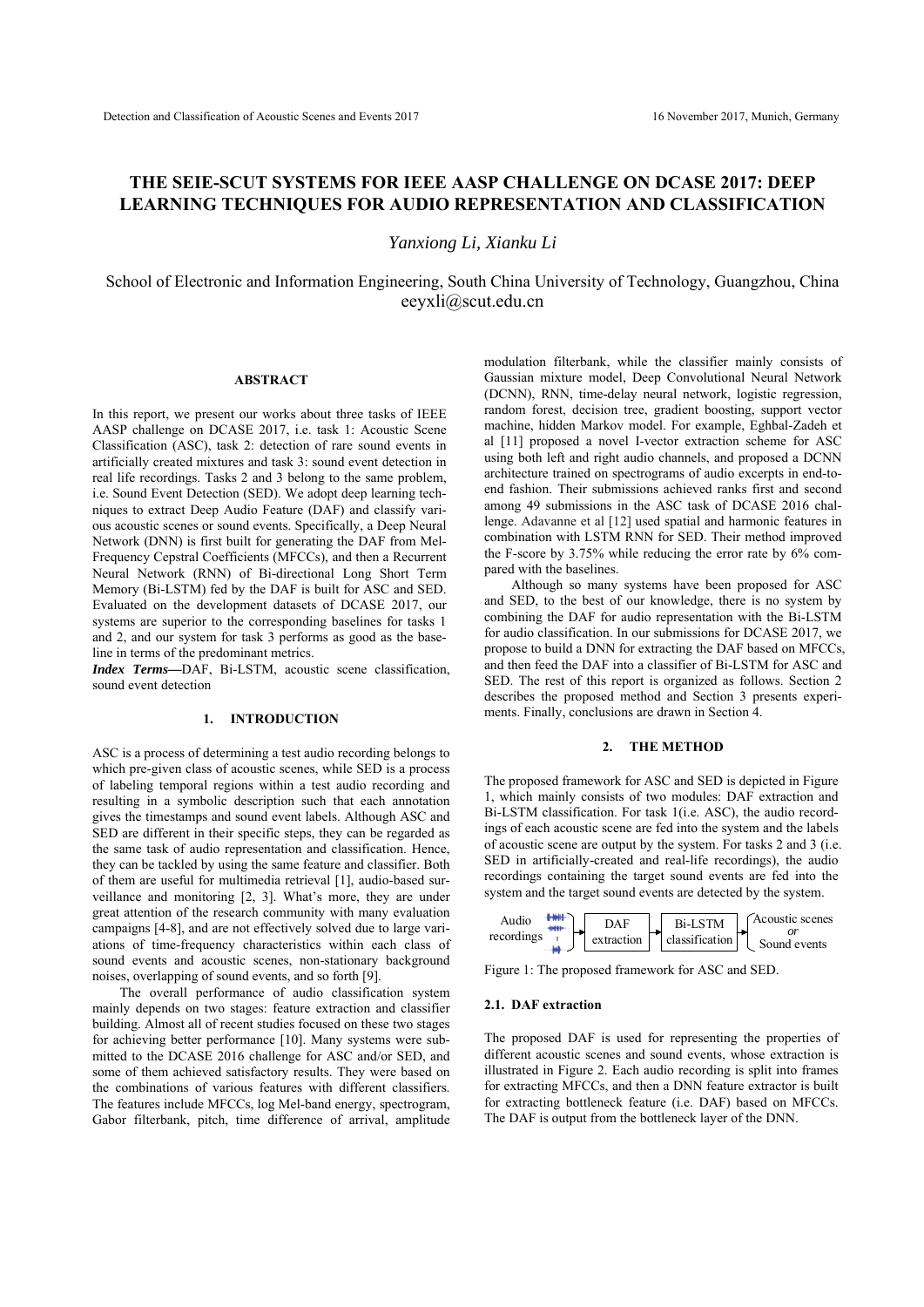Detection and Classification of Acoustic Scenes and Events 2017 16 November 2017, Munich, Germany



Figure 2: The DAF extraction.

The MFCCs is the most popular feature for audio classification in the previous studies [7], and is used as a component for extracting the DAF here. The details of both the MFCCs extraction and the DNN building (including its training and parameters settings) are all discussed in our previous work [10].

# **2.2. Bi-LSTM classification**

A RNN has feedback connections and works efficiently and flexibly with time-series signals such as audio signal. Due to the exploding and vanishing gradient problem, a simple RNN is not easy to train, and not able to deal with long-range dependencies [13]. Hidden units of gated RNN are gate-based. Two common classes of Gated RNNs are LSTM and Gated Recurrent Units (GRUs), and the LSTM has been widely used. The introductions about LSTM and GRU are given in [14] and [15], respectively.

LSTM is very flexible in classifying sequential data in both cases of sequence-to-one classification and sequence-to-sequence classification. A Bi-LSTM has a second hidden layer that learns input sequence in an inverse direction, which is expected to yield better prediction since information for prediction at each timestep is from both the backward and forward directions. Hence, we use the Bi-LSTM as classifier for both ASC and SED.

#### **3. EXPERIMENTS**

Our experiments are mainly performed on the TensorFlow [16]. We build three systems for tasks 1 to 3, respectively. The details about datasets, performance metrics and baseline systems are given in [8]. The predominant performance metrics for tasks 1, 2 and 3 are classification accuracy, event-based and segmentbased error rates, respectively. The configurations for the DAF extraction and the Bi-LSTM building are listed in Table 1.

Table 1: The configurations for the DAF extraction and Bi-LSTM building.

| DAF extraction     |                                                                                                                                                                                                                                                                            |  |  |  |
|--------------------|----------------------------------------------------------------------------------------------------------------------------------------------------------------------------------------------------------------------------------------------------------------------------|--|--|--|
| <b>MFCC</b>        | Dimension: 13, frame length/overlap: 40/20 ms.                                                                                                                                                                                                                             |  |  |  |
| <b>DNN</b>         | DAF dimension: 50, learning rate: 0.001, maxi-<br>mum iterations: 3000, batch size: 256, context<br>size: 7 frames, number of hidden layers: 5, weight<br>decay: 0.1, dropout: 0.8, neurons of hidden layer:<br>[200 100 50 100 200], output layer function: Sig-<br>moid. |  |  |  |
| Bi-LSTM building   |                                                                                                                                                                                                                                                                            |  |  |  |
| Bi-<br><b>LSTM</b> | Cell number: 400, learning rate: 0.001, iterations:<br>300, batch size: 256, unrolled steps: 7, training<br>algorithm: back-propagation through time, initial<br>forget bias: 1.                                                                                           |  |  |  |
|                    |                                                                                                                                                                                                                                                                            |  |  |  |

#### **3.1. Task 1: acoustic scene classification**

The goal of acoustic scene classification is to classify a test recording into one of the predefined classes that characterizes the environment in which it is recorded for example "park", "home", "office". Table 2 shows average results over 4 folds obtained by our system and the baseline [8]. Our system achieves an overall average classification accuracy of 91.0% which is higher than 73.8% obtained by the baseline.

Table 2: Acoustic scene classification results on development dataset (average over 4 folds).

| Acoustic scene   | Classification accuracy $(\%)$ |      |  |  |
|------------------|--------------------------------|------|--|--|
|                  | Baseline                       | Ours |  |  |
| Beach            | 77.6                           | 93.5 |  |  |
| Bus              | 83.7                           | 82.1 |  |  |
| Cafe/Restaurant  | 55.1                           | 91.5 |  |  |
| Car              | 86.2                           | 97.6 |  |  |
| City center      | 88.5                           | 94.9 |  |  |
| Forest path      | 83.3                           | 91.0 |  |  |
| Grocery store    | 63.1                           | 87.1 |  |  |
| Home             | 74.5                           | 97.4 |  |  |
| Library          | 60.6                           | 69.2 |  |  |
| Metro station    | 88.5                           | 97.4 |  |  |
| Office           | 97.4                           | 97.5 |  |  |
| Park             | 64.4                           | 90.0 |  |  |
| Residential area | 62.8                           | 87.2 |  |  |
| Train            | 38.1                           | 89.7 |  |  |
| Tram             | 82.7                           | 98.7 |  |  |
| Overall          | 73.8                           | 91.0 |  |  |

### **3.2. Task 2: detection of rare sound events in artificially created mixtures**

Task 2 focuses on the detection of rare sound events. The audio material used in this task consists of artificially created mixtures, allowing the creation of many examples at different event-tobackground ratios. Here, "rare" refers to target sound events occurring at most once within a half-minute recording [8]. Table 3 shows average results obtained by our system and the baseline [8]. Our system obtains an overall average event-based error rate of 0.55 which is lower than 0.57 obtained by the baseline.

Table 3: Average results of detection of rare sound events in artificially created mixtures on development dataset.

|                | Event-based metrics |         |            |         |  |
|----------------|---------------------|---------|------------|---------|--|
| Sound<br>event | <b>Baseline</b>     |         | Ours       |         |  |
|                | Error rate          | F-score | Error rate | F-score |  |
| Baby cry       | 0.79                | 68.1%   | 0.77       | 67.6%   |  |
| Glass break    | 0.21                | 89.0%   | 0.35       | 82.8%   |  |
| Gun shot       | 0.72                | 55.1%   | 0.54       | 67.2%   |  |
| Average        | 0.57                | 70.7%   | 0.55       | 72.5%   |  |

### **3.3. Task 3: sound event detection in real life recordings**

Task 3 evaluates the performance of sound event detection systems in multisource conditions similar to our everyday life, where the sound sources are rarely heard in isolation. Six predefined sound event classes are selected, and systems are expected to detect the presence of these sounds, providing labels and